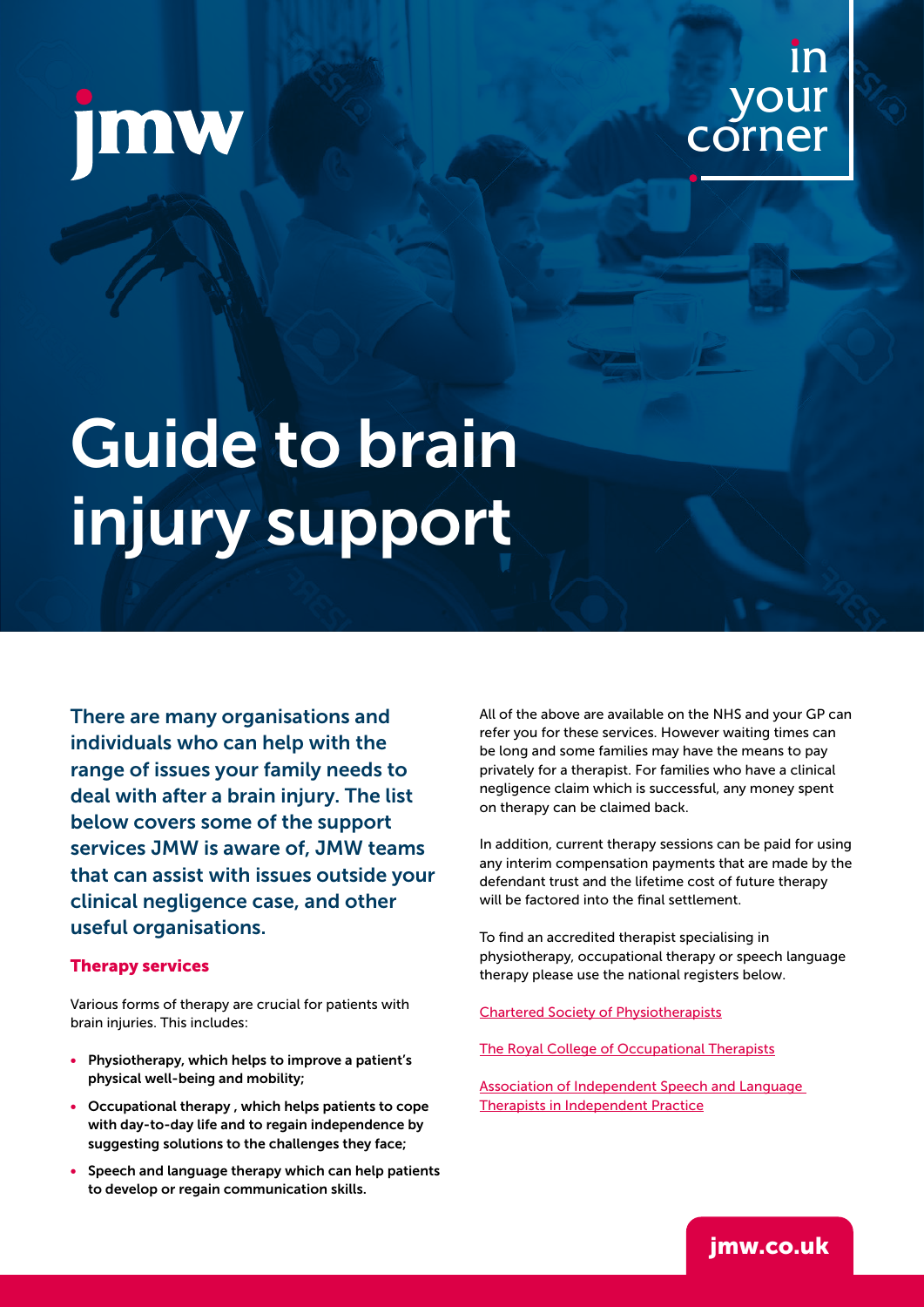#### Conductive education

Children with cerebral palsy and other brain injuries can benefit greatly from very specialised therapy called conductive education. Conductive education can help children to achieve developmental milestones their families may have been told would not be possible. JMW has links with organisations that can provide conductive education for children and several of our clients with cerebral palsy have benefited from this form of therapy.

Based in Mawdesley in West Lancashire, JMW has, for a number of years, supported [Rainbow Hub,](https://www.rainbowhub.org) which provides conductive education for children with cerebral palsy and other life-limiting conditions. Children who are assessed as having the potential to benefit from the Rainbow Hub programme can be helped to improve mobility and develop language skills.

There are a number of centres offering conductive education across the UK. For further details see [https://](https://www.cepeg.org.uk/resources/centres) [www.cepeg.org.uk/resources/centres.](https://www.cepeg.org.uk/resources/centres) 

For families based in the South of England, Bobath Centre [for Children with Cerebral Palsy](https://www.bobath.org.uk) is a therapy and training centre specialising in cerebral palsy. Bobath offers an early intervention scheme for babies to start them on their development journey as soon as possible.

For more information about Rainbow Hub and Bobath please visit their websites or ask your solicitor at JMW for an introduction.

#### Support

A brain injury can take a huge emotional and psychological toll on both the patient and those closest to them. Talking to someone who knows exactly what you are going through can have a hugely positive impact.

JMW is in contact with numerous support services that operate helplines providing both emotional and practical assistance following a diagnosis of a brain injury.

#### [The Child Brain Injury Trust](https://childbraininjurytrust.org.uk)

[The Stroke Association](https://www.stroke.org.uk) 

**[Headway](https://www.headway.org.uk)** 

**[Cerebra](https://cerebra.org.uk)** 

[Scope](https://www.scope.org.uk)

#### Education

For children and young people who have suffered a brain injury, accessing education can be challenging. Nevertheless, local authorities have an obligation to ensure any child with special educational needs and disabilities (SEND) has access to appropriate education. This can include ensuring they have extra help and support in school.

Many of the children with brain injuries that JMW represents have an education, health and care plan (EHCP) because their needs are more complex.

[This page on the Gov.uk website](https://www.gov.uk/children-with-special-educational-needs) has more information about SEND support and EHC plans and links to other areas of interest such as school admissions.

For legal issues relating to education, including challenging decisions made about your child's education, [Oliver Wright at JMW Solicitors](https://www.jmw.co.uk/services-for-business/commercial-litigation-dispute-resolution/people/oliver-wright) can help. He can be contacted on the details below.



#### YOUR CONTACT

Oliver Wright, Partner D: 0345 872 6666 E: oliver.wright@jmw.co.uk

#### Health, social care and transport

Your local NHS services and council are responsible for providing health, social care and help with specialist transport needs. [This section of the NHS website](https://www.nhs.uk/conditions/social-care-and-support-guide/) has some useful links and information.

You are entitled to an assessment of your care needs from your local authority which may result in the provision of care assistance.

JMW's Oliver Wright also deals with legal issues relating to health, social care and transport provision by the NHS and local authorities if you feel you are not receiving the support you are entitled to.

If you have a successful clinical negligence claim it will be possible to fund some, if not all, of your health, care and transport requirements on a private basis. This will help to avoid lengthy waiting times.

#### Financial planning

If you, or your child, has a successful clinical negligence claim, and are awarded a significant compensation settlement to cover the cost of a lifetime of care and lost earnings, then you will require sound financial advice.

JMW works with a number of independent financial